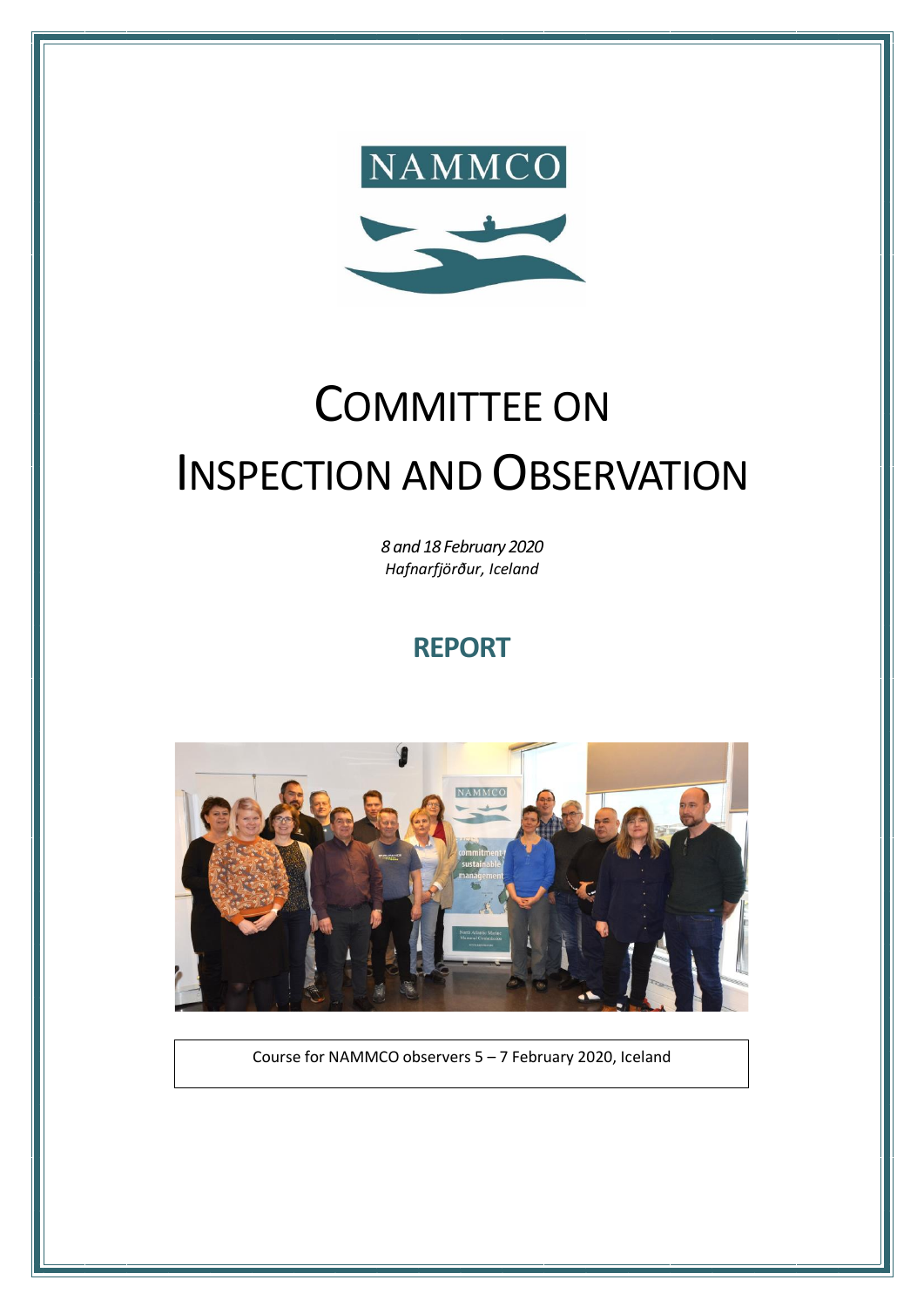NAMMCO Committee on Inspection and Observation 8/18 February 2020

© North Atlantic Marine Mammal Commission

#### **Please cite this report as:**

NAMMCO-North Atlantic Marine Mammal Commission (2020). Report of the Committee on Inspection and Observation, February 2020, Hafnarfjörður, Iceland.

Available at [https://nammco.no/topics/cio\\_reports/](https://nammco.no/topics/cio_reports/)

#### **DISCLAIMER:**

The content of this report contains the view of the Committee and does not necessarily represent the views of the NAMMCO Council.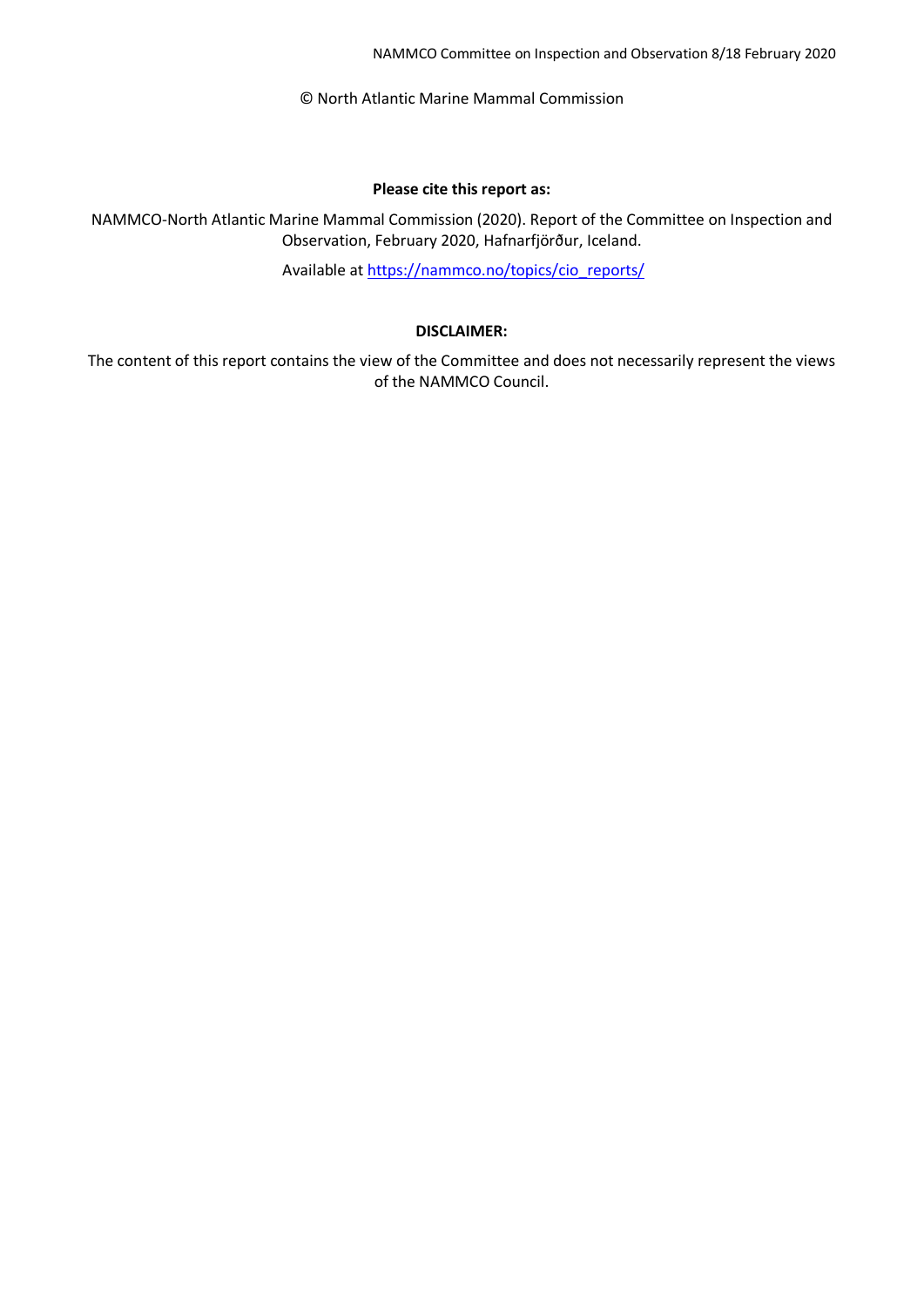## **TABLE OF CONTENTS**

| $\mathbf{0}$    |  |  |  |  |  |
|-----------------|--|--|--|--|--|
| 1.              |  |  |  |  |  |
| 2.              |  |  |  |  |  |
| 3.              |  |  |  |  |  |
| 3.1             |  |  |  |  |  |
| 3.1.1           |  |  |  |  |  |
| 3.1.2           |  |  |  |  |  |
| 3.2             |  |  |  |  |  |
| 3.3             |  |  |  |  |  |
| 4.              |  |  |  |  |  |
| 4.1             |  |  |  |  |  |
| 4.2             |  |  |  |  |  |
| 5.              |  |  |  |  |  |
| 6.              |  |  |  |  |  |
| 7.              |  |  |  |  |  |
| 8.              |  |  |  |  |  |
| 9.              |  |  |  |  |  |
| 10 <sub>1</sub> |  |  |  |  |  |
| 11 <sub>1</sub> |  |  |  |  |  |
|                 |  |  |  |  |  |
|                 |  |  |  |  |  |
|                 |  |  |  |  |  |
|                 |  |  |  |  |  |
|                 |  |  |  |  |  |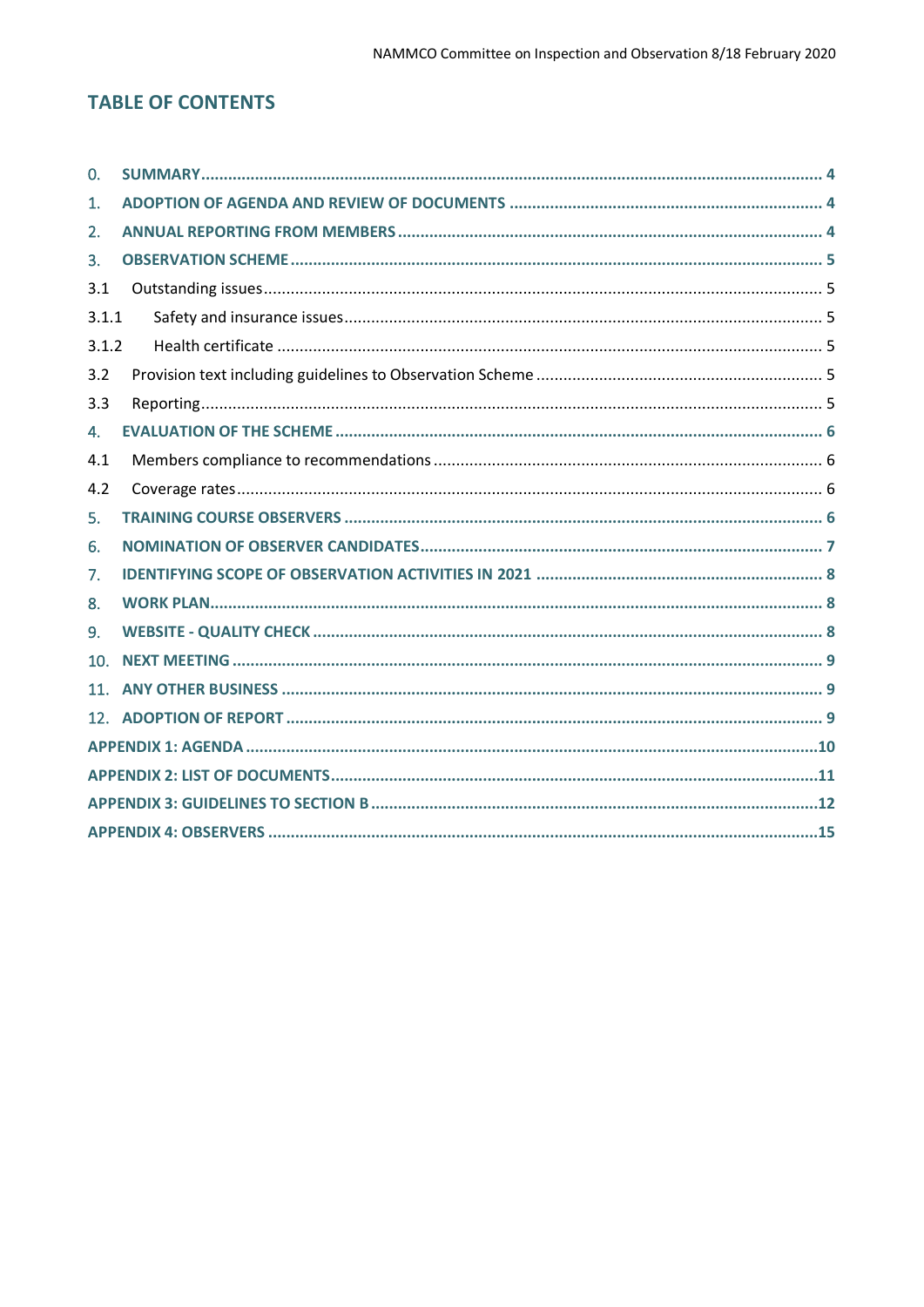## <span id="page-3-0"></span>0. **SUMMARY**

The Committee on Inspection and Observation (CIO) met 8 February at the Directorate of Fisheries in Hafnarfjörður, Iceland and online 18 February 2020.

Present were Guðni Magnús Eiríksson, Chair (Iceland), Nette Levermann (Greenland), Hild Ynnesdal (Norway), Ulla Svarrer Wang (Faroe Islands) and Charlotte Winsnes from the Secretariat.

#### Actions arising from the meeting

#### **Secretariat**

- To contact the International Labour Organisation to (ILO) to explore options for short time contracts like the NAMMCO observes. Prior to the Norwegian sealing season resolve the insurance question.
- To find a solution on the issue of binoculars as part of the tool kit for observers
- •

#### **Chair and Secretariat**

• To review documents MC-05 and CHM-XX to identifying recommendations of concern or not of concern. The developed list will be circulated to members in advance of the next meeting for their comments.

#### **Norway and Secretariat**

• To look at possible coverage rates and to incorporate this aspect into the check list for sealing observation.

#### **All members**

- To submit copies of logbooks and licenses prior to the next meeting.
- To get feedback from the observers on what their expectations had been, how it was met, how NAMMCO can improve training in the future and whatever other input they may have.
- To find if radio communication and VHF certification are part of the safety at sea course that observer must have and report back.

## <span id="page-3-1"></span>1. **ADOPTION OF AGENDA AND REVIEW OF DOCUMENTS**

The Chair, Guðni Magnús Eiríksson, opened the meeting for comments to the agenda. The agenda (appendix 1) was adopted, and meeting documents (appendix 2) reviewed.

## <span id="page-3-2"></span>2. **ANNUAL REPORTING FROM MEMBERS**

The Council decided in 2019 to extend the annual national progress reporting to include standardised data requirements from all committees and subsidiary bodies and not only the Scientific Committee. The Secretariat had circulated an email to this extent with the agreed deadline of 1 February.

CIO saw the reporting for the year 2019 as a trial year to assess if the identified data categories were functional and if needed to make improvements and decide on follow up actions.

Only Iceland and the Faroe Islands had submitted their reports within the deadline, and CIO agreed to postpone the discussion until all reports were available.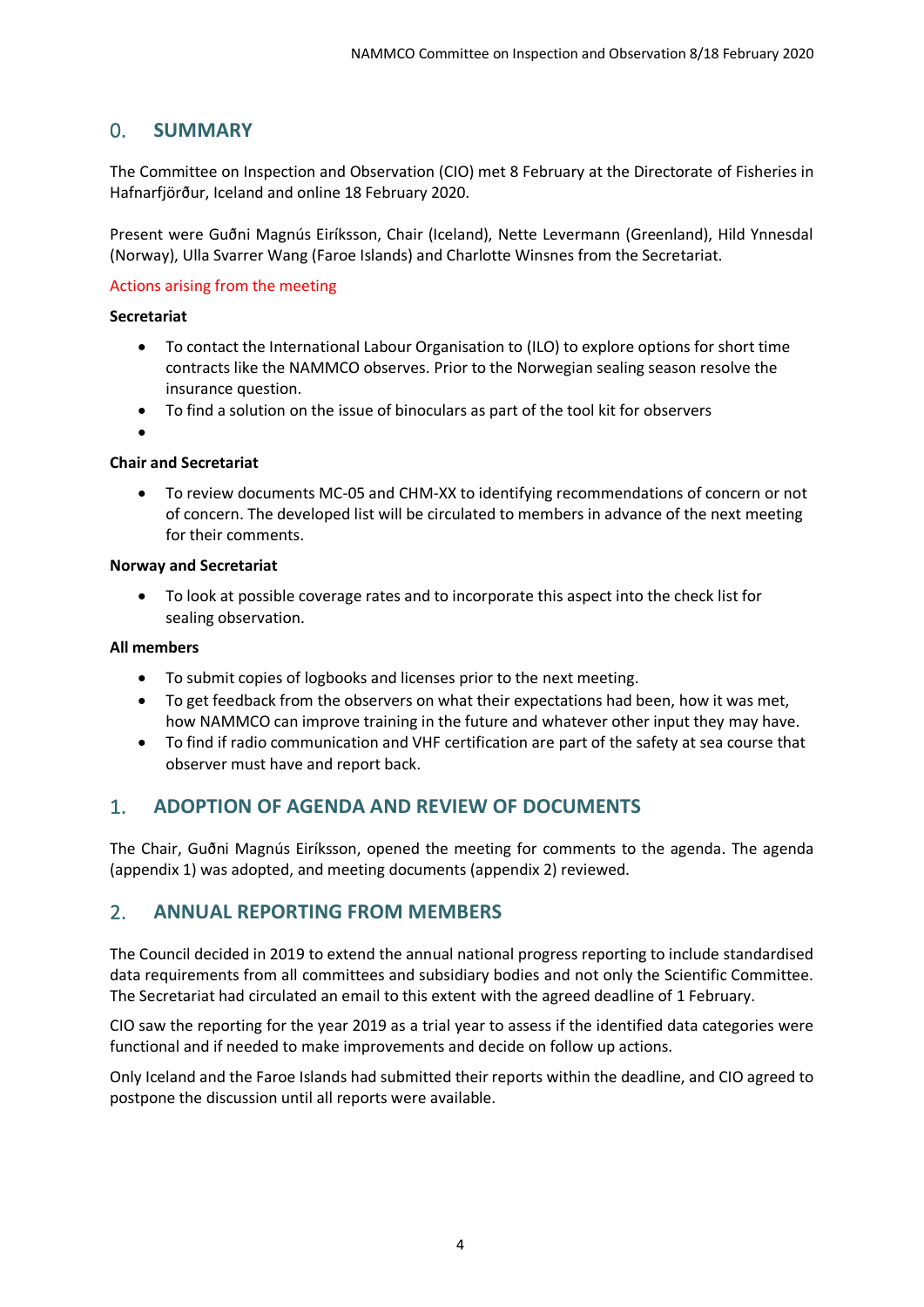## <span id="page-4-0"></span>3. **OBSERVATION SCHEME**

## <span id="page-4-1"></span>**3.1 OUTSTANDING ISSUES**

## **3.1.1 Safety and insurance issues**

<span id="page-4-2"></span>Winsnes informed that an inquiry had been sent to the International Labour Organisation (ILO) for guidance pertaining to insurance options for short time contracts like the NAMMCO observes. No response had been received at the time of the skype meeting.

CIO reiterated the importance of defining a standard minimum coverage for private insurances and defining a process ensuring that the observers have this standard insurance. If needed CIO agreed to confer with legal experts to ensure adequate insurance coverage and to also establish a correct procedure to ensure that the observers have the required minimum standards. It was envisaged that these conditions and requirements should be clearly stated in writing including who is responsible for what. The issue on insurance must be resolved before the observer is sent out this season.

## **3.1.2 Health certificate**

<span id="page-4-3"></span>All observers are required to have a special health certificate for seamen. The health certificates are time limited, as is the certificates issued after safety at sea courses, and CIO agreed that requirements pertaining to these certificates would only take effect at the time of active service and not in other years.

Health certificates are differently labelled in member countries and CIO noted that the respective names in member countries should be referred to in the Observer CV. In GL it is called "Sundhedsbevis -Søfarende egnet til skibstjeneste or Blåbog" in FO it is «Blåbog fra søfartslege» and IS and NO would return with the name in questions.

## **3.2 PROVISION TEXT INCLUDING GUIDELINES TO OBSERVATION SCHEME**

<span id="page-4-4"></span>CIO reviewed the text of Section B of the Provisions of the Inspection and Observation including guidelines to Section B.

For streamlining purposes, a minor edit was made in paragraph 5 of Section B. The reference to NAMMCO /the Council – "the Council" was deleted and "for the coming year" was deleted. The new paragraph reads: NAMMCO decides annually the scope of the observation priorities.

<span id="page-4-5"></span>The guidelines to Section B were discussed in detail and the agreed text is found in appendix 3.

## **3.3 REPORTING**

CIO had previously agreed:

• that each member should develop hunt specific check lists and that these would be the only reporting form for the observers on which the Secretariats annual reporting to Council would be based.

CIO reiterated the importance of the check lists and that these would represent a major part of the reporting from the observers. In addition, CIO agreed that it would be valuable to develop a standardised reporting form covering issues like number of days of observed hunting days, days of travel, information on weather and ice conditions. For inspiration the national fisheries inspectors' forms should be reviewed. Levermann and Ynnesdal agreed to consult the national inspectors' forms and report back within a week.

CIO agreed that the check lists would be developed and/or revised when the scope of the observation activities required it. The member country in question would be the responsible agent for developing the lists. The priority for 2020 is the check list for Norwegian sealing. The check list was circulated to CIO prior to the skype meeting on 18 February.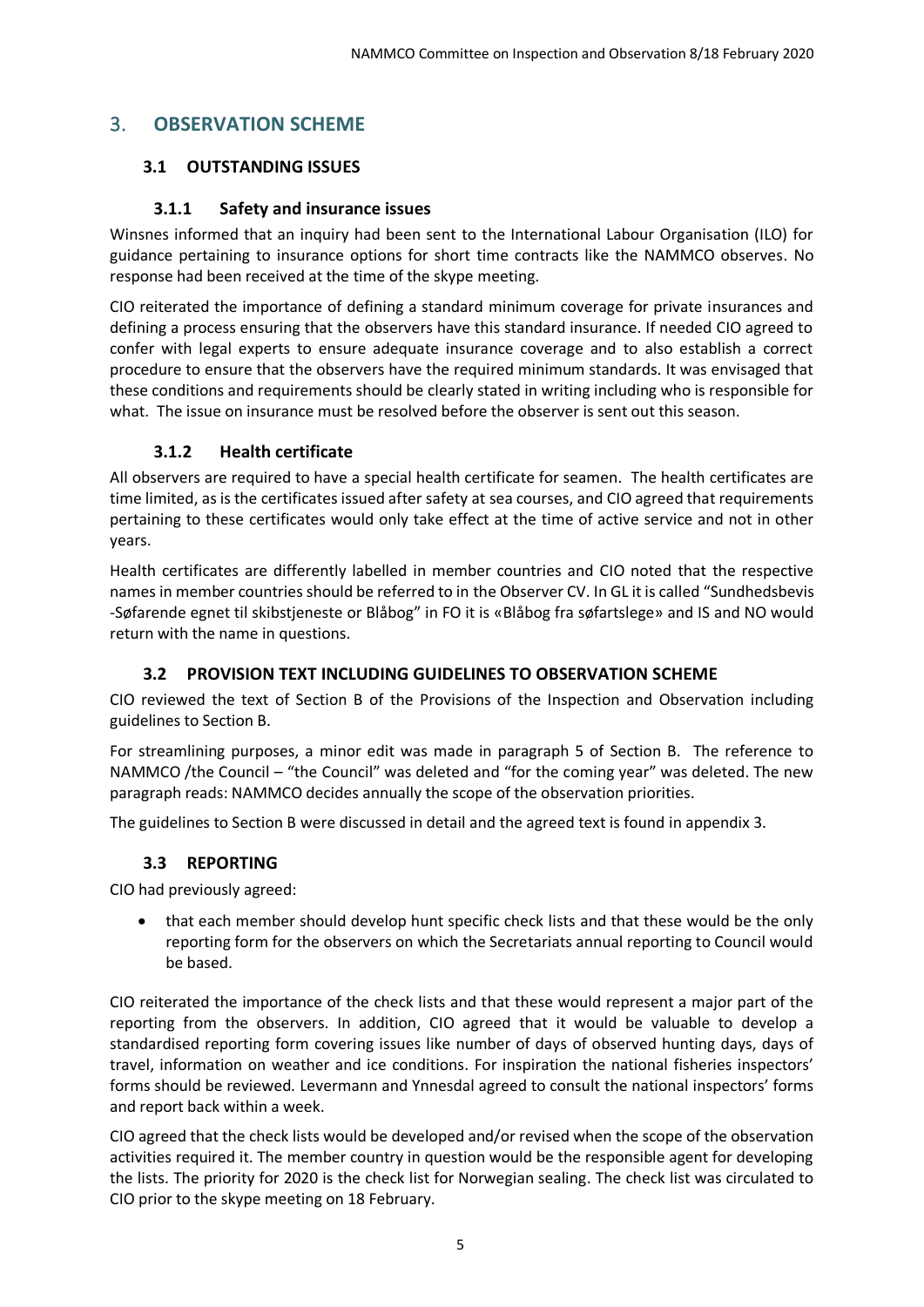It was also agreed that CIO would review logbooks and licenses to discuss if and how the information collected through these could be best used. What kind of analyses would be feasible based on the information? Only GL had submitted this information prior to the meeting so CIO agreed to discuss this further at the next meeting. Members would submit licences and logbooks to this end prior to the meeting.

## <span id="page-5-0"></span>4. **EVALUATION OF THE SCHEME**

## **4.1 MEMBERS COMPLIANCE TO RECOMMENDATIONS**

<span id="page-5-1"></span>To meet one of the objectives of the scheme, CIO has agreed to review member countries compliance to recommendations given by NAMMCO. Compliance may among other things be measured by recommendations being reflected in national regulations where applicable. CIO agreed that both the CHM document "Overview of Recommendations from CHM Workshop and Expert group meetings (documents CHM-XX) and the Management Committee document "Overview of recommendations for conservation and management" (document MC-05) would be useful tools.

The Chair and the Secretary will review the documents and categorise the recommendations and responses, based on the principle of identifying recommendations of concern or not of concern. The developed list will be circulated to members in advance of the next meeting for their comments and the compiled list with responses will form the basis for this part of the evaluation of the Scheme.

## **4.2 COVERAGE RATES**

<span id="page-5-2"></span>Assuming coverage rates might be one useful tool for evaluating the Scheme, CIO agreed at its last meeting to task the members to consider and give proposals for applicable coverage rates when developing the hunt specific check lists with a deadline of  $1<sup>st</sup>$  December.

Rethinking CIO agreed that coverage rates not necessarily would be a fixed measure for a specific hunt and thus should be discussed and defined when setting the scope for a year. This is in line with the decision to develop hunt specific check lists in conjunction with setting the scope.

CIO discussed possible coverage rates related to the 2020 scope, Norwegian sealing in the pack ice. Based on information gathered by the national inspectors what kind of coverage rates are feasible? The national inspection scheme has 100% coverage in terms of presence on board. The main task of the national inspectors is to oversee that the killing process, the 3-step process, is followed.

Total number of catches is recorded but not whether it is from the "plukkfangst" or the hunt on the ice for adult seals. CIO tasked Ynnesdal in cooperation with the Secretariat to look at possible coverage rates and to incorporate this aspect into the check list for sealing.

## <span id="page-5-3"></span>5. **TRAINING COURSE OBSERVERS**

The training course for observer candidates was held  $5 - 7$  February at the Directorate of Fisheries in Hafnarfjörður, Iceland. Participating were nine observers (1 from FO, 3 from GL, 3 from IS and 2 from NO) and nine presenters (including one by skype). The 3 day programme covered presentations on NAMMCO as an organisation, Section B of the Inspection and Observation Scheme, the different hunts taking place in NAMMCO including relevant regulations with examples of check lists, former observers sharing their experiences on being out in the field and administrative conditions like contracts, remuneration.

The internal (CIO) and external (observers) evaluation and feedback from the 2013 course had pointed to language as the principal challenge. Both in 2013 and 2020 most presentations were given in Danish, Norwegian or some mix of Nordic languages and not English. The rational for this had been that this is the reality the observer meets out in the field and thus the observers needs to be able to communicate under such circumstances.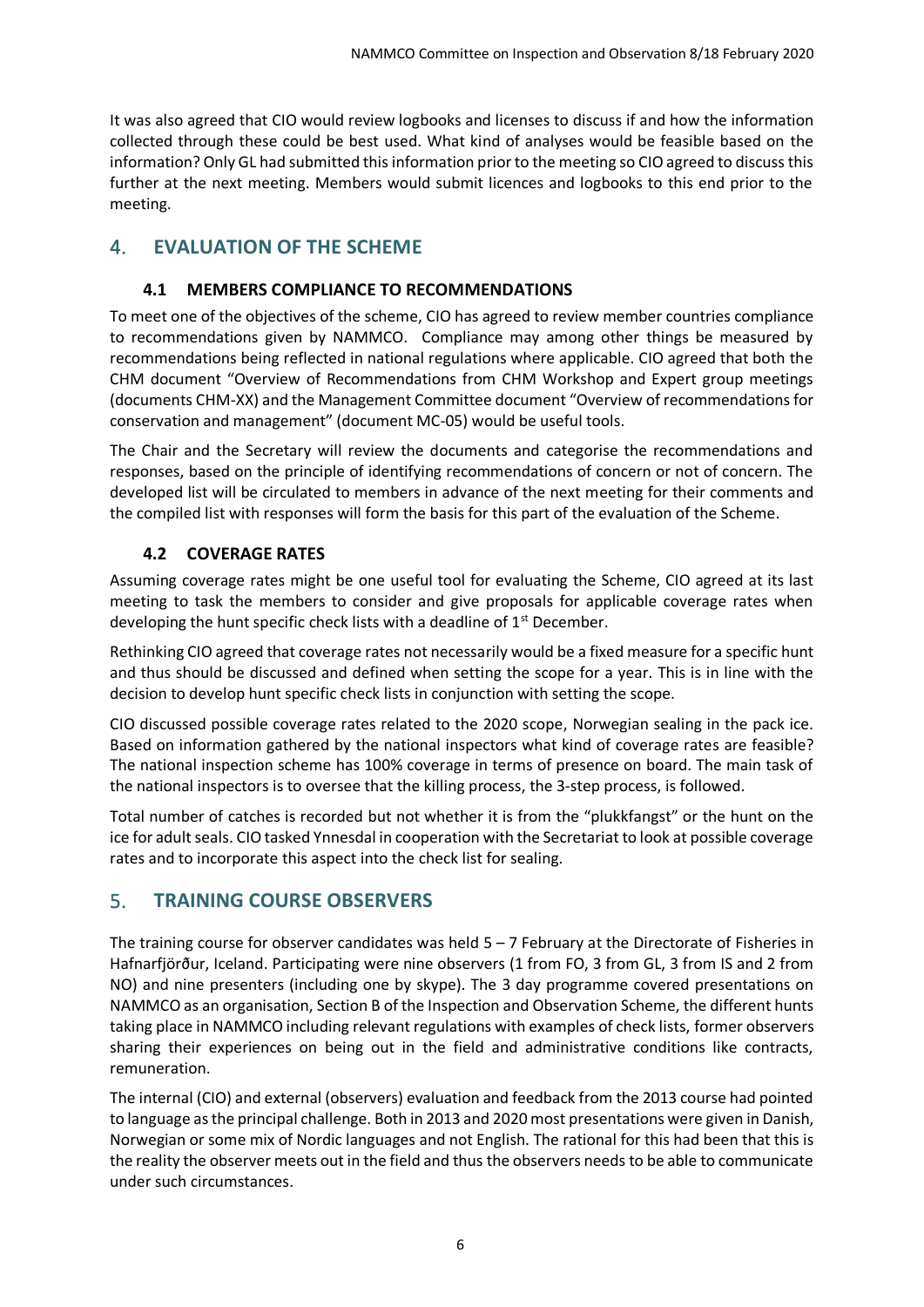When planning the 202019 course efforts were focused on reducing the language barriers. It was considered essential to create a relaxed and "safe" atmosphere so participants would be comfortable communicating when they did not understand or when more information was needed during presentations. To this end the course started with an activity where participants paired up to interview each other for the purpose of presenting the partner to the group in plenum afterwards. CIO members had agreed prior to the course to actively intervene during presentations with questions for clarification or with added information, with the aim of contributing to an informal setting. In addition, emphasis on social happenings like joint dinners (the chair invited the group home one evening) and visiting the Maritime Museum in Reykjavik assisted in making an informal, team like atmosphere.

The feedback from the observers were positive and those members of CIO that had participated in 2013 experienced that the group was more dynamic, actively participating and engaging in the dialogue. The composition of the observers may have contributed to this as the 2020 group were national fisheries/marine mammal inspectors /wildlife officers. This contributed to good discussion in general and especially on the different role of an observer and an inspector.

CIO discussed the merits of organising training courses when comparing the financial and time wise costs with the outcome. For example, some observers will not be actively deployed for several years thus most of the hunt related information will be forgotten. It was pointed out that this manner of transferring knowledge may be outdated and that one should consider more modern ways of doing it. The programme conveying a huge amount of information, both in writing and orally, was overwhelming even for members of CIO who have been and are dealing with these issues regularly.

The feedback from the observers responding to a questionnaire was generally positive but with the majority responding that language is an obstacle. It was noted that presentation could as easily have been given in English as long as they could read the important information on the slides.

CIO agreed it would be valuable to contact "their" observers in retrospect to get feedback on what their expectations had been, how it was met, how NAMMCO can improve training in the future and whatever other input they may have. Generally, CIO agreed that any future meetings should involve more interactive exercises, only presenting target hunts (some hunts will never be observed for i.e. logistical reasons), more focus on actual tasks of the observer through active using the check lists in practical exercises and more focus on safety and administrative issues.

CIO discussed the importance of keeping the interest of the members of the observer corps alive and to take measures to ensure their continued involvement. CIO agreed to formalise annual online meetings of the corps where one standard agenda item could be that the observer(s) of the season share his/her/their experiences.

CIO concluded that it would be recommended to reconsider the format of training courses while keeping in mind that language is the main challenge. Written information should be ready online before the start of a course so that those who feel the need can print it out and use it for notes. All material presented at the course will be made available on the NAMMCO webpage, i.e. national legislation, example of licenses, checklists and all presentations.

Interactive exercises should be investigated. CIO agreed to look into developing simple hands out /fact sheets in all NAMMCO languages with basic information on what NAMMCO is, the observation scheme and the role and task of the observer.

To keep the interest of the observer corps and to update the corps on new developments CIO will initiate annual online meetings with the observer corps.

## <span id="page-6-0"></span>6. **NOMINATION OF OBSERVER CANDIDATES**

CIO had previously agreed that approved observers would continue to be part of the corps. With respect to the eight new nominate candidates CIO recommended that Council approve all. The new candidates and the previously approved candidates that are still active are listed in appendix 4.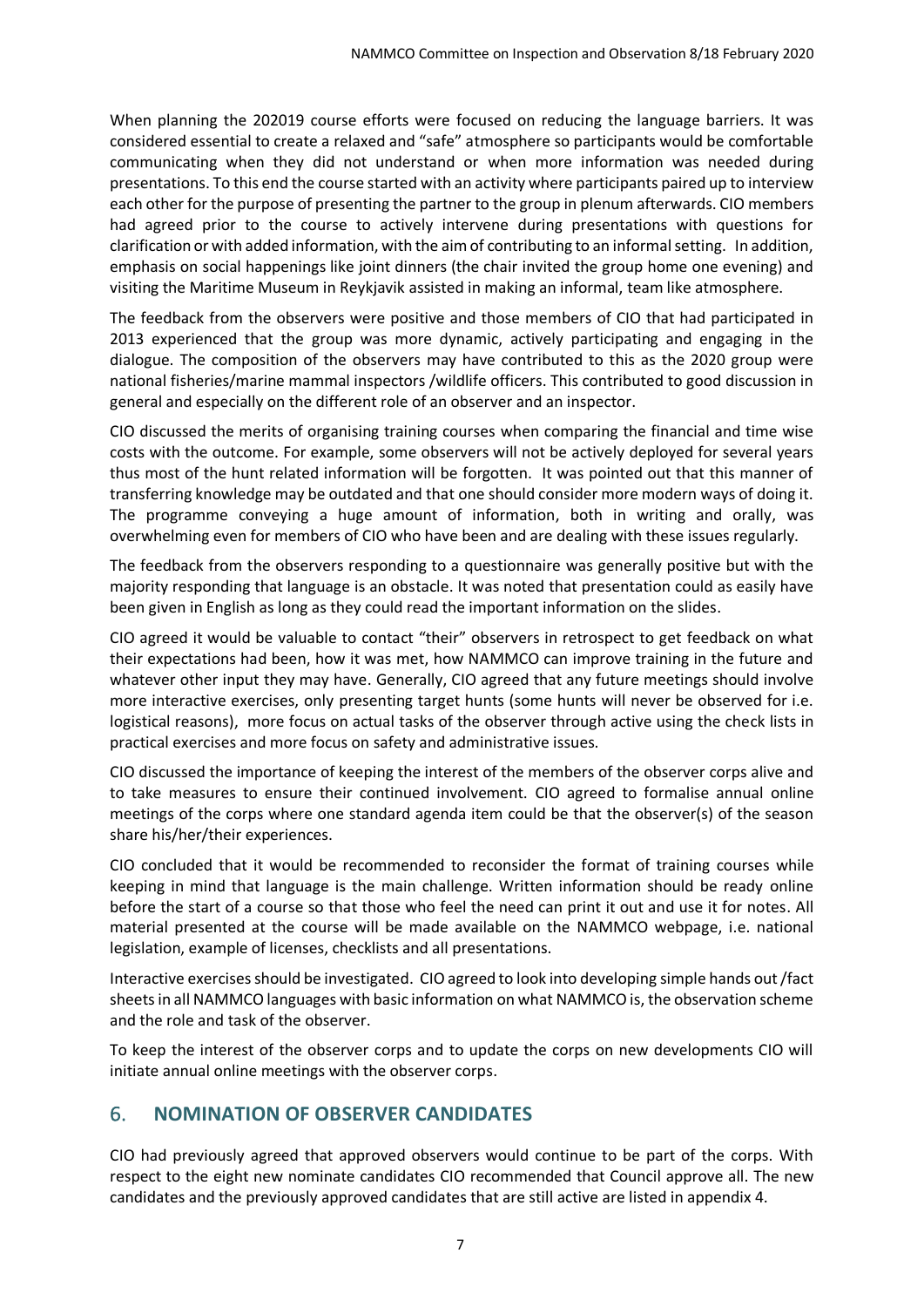## <span id="page-7-0"></span>7. **IDENTIFYING SCOPE OF OBSERVATION ACTIVITIES IN 2021**

CIO had previously identified the following elements for prioritisation of scope of observations:

- Hunting level
- Hunts not covered by national inspectors monitored by humans
- Implementation and compliance of new recommendations into national regulations
- Hunts where the SC or CHM request data
- Rotation between member countries
- Rotation between hunts (time interval when last observed)
- Maximising the effort to reach the objectives by allocating money from several years into one year.
- Practicality of the respective hunts making the observation assignment not feasible
- Small scale hunts that are happening infrequently and in remote areas

At the last meeting walrus, narwhal and beluga hunting in Greenland had been identified as the  $2^{nd}$ priority should there be no Norwegian sealing vessels going out in 2020.

CIO agreed to recommend that these Greenlandic hunts be the scope for observation activities in 2021. Levermann and Winsnes will further identify time and place based on catch statistics.

## <span id="page-7-1"></span>8. **WORK PLAN**

CIO agreed on the following workplan:

#### **2020**

#### **February/March up to Council 28**

- Finalize Section B including guidelines
- Give recommendation on renumeration of observes
- Resolve insurance issues

#### **Meeting August/September**

- Review Section A what has member countries used this for and how
- Review the reports from the 2020 observer
- Defining scope and range of observation activities in a three-year perspective (2022, 23 and 24), look at coverage rates, developing check lists – perhaps cooperate with SC on which hunts would be interesting for them to have more information on
- Assess the quality and functionality of the requested annual data input
- Review the recommendations in the documents MC-05 and CHM-03 to assess members compliance

#### **2021**

Follow up unresolved issues identified for the August 2020 meeting

## <span id="page-7-2"></span>9. **WEBSITE - QUALITY CHECK**

Responding to recommendations from the Working Group on the follow up from the Performance Review, CIO had agreed that new information for the website should be reviewed by the committee prior either in a meeting or intersessional by correspondence. Furthermore, CIO agreed to consider how the work of the committee could be more visible.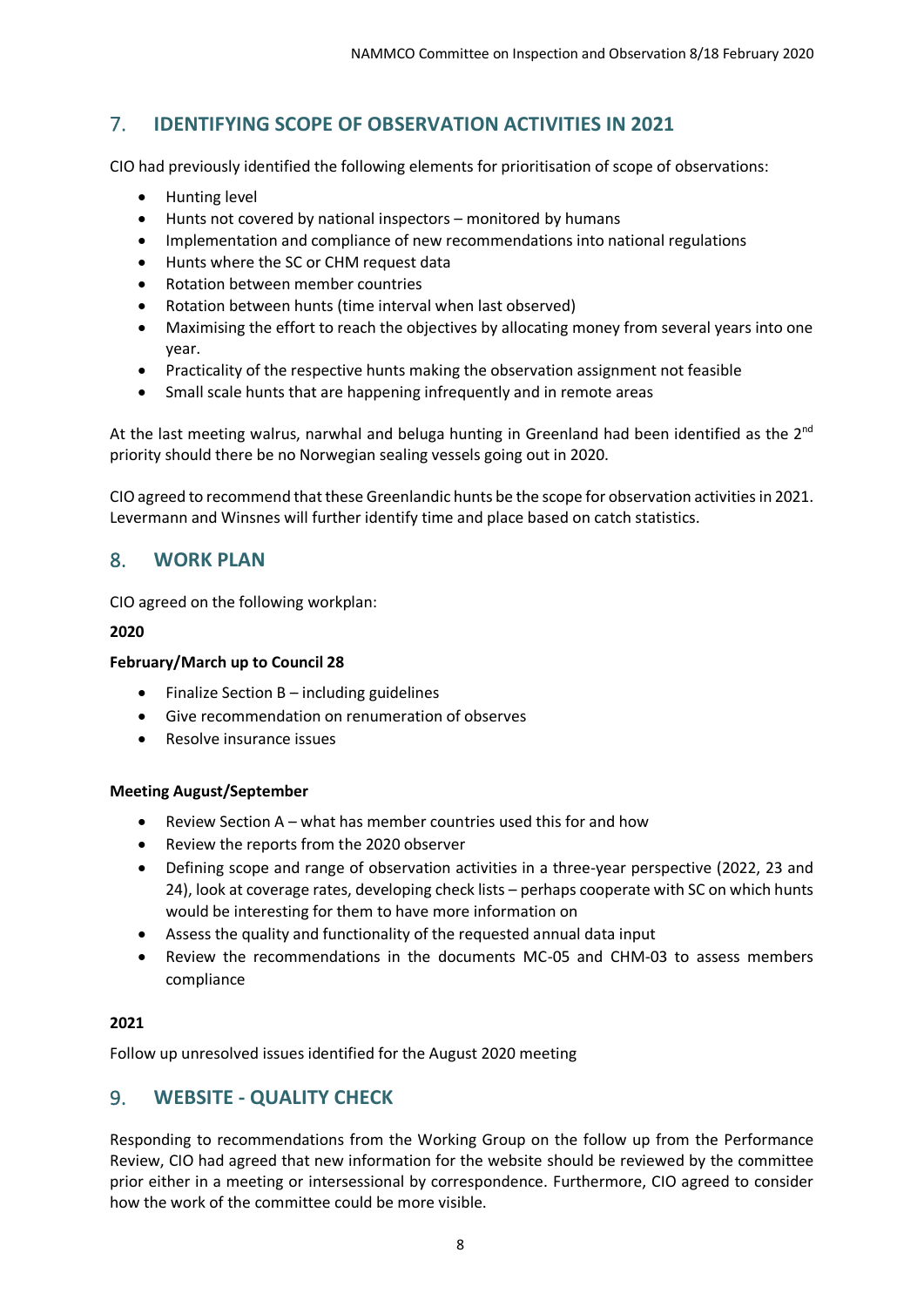In line with this CIO discussed the benefits of developing fact sheets (see agenda item 5 above) and proposed that that this might be an assignment for an intern.

## <span id="page-8-0"></span>10. **NEXT MEETING**

<span id="page-8-1"></span>The next meeting will be on 25 August 2020 in Copenhagen.

## 11. **ANY OTHER BUSINESS**

Topics/issues arising from the observer course and CIO recommendations:

#### **Equipment and competence**

Binoculars should be part of the tool kit for observers. CIO agreed to recommend that binoculars are made available for all observers. The Secretariat will come with a suggestion on how to accomplish this.

Radio communication and VHF certification. Members will investigate whether this is a part of the safety at sea course that observer must have and report back.

In Greenland the VHF radio is part of the toolbox that the observers will bring with them when observing for NAMMCO.

Observers must be able to communicate with NAMMCO and with national contact persons during the assignment. Either they will get a sim card or NAMMCO will reimburse their telephone cost.

The observers will often have survival suits, binoculars etc as part of their personal equipment as national inspectors. The equipment is not private property but the property of the national authorities.

#### **Remuneration**

The current remuneration rates for observers was revised in 2008 based on the rates for national inspectors in the member countries at that time.

Norway, Greenland and Iceland had submitted information on the 2019 levels for national inspectors and the Faroes Islands were encouraged to share the same information.

CIO recommended that the rates be adjusted for the Norwegian inflation rate going back to the year when the rates were last adjusted.

## <span id="page-8-2"></span>12. **ADOPTION OF REPORT**

The report was adopted by correspondence on 28 February 2020.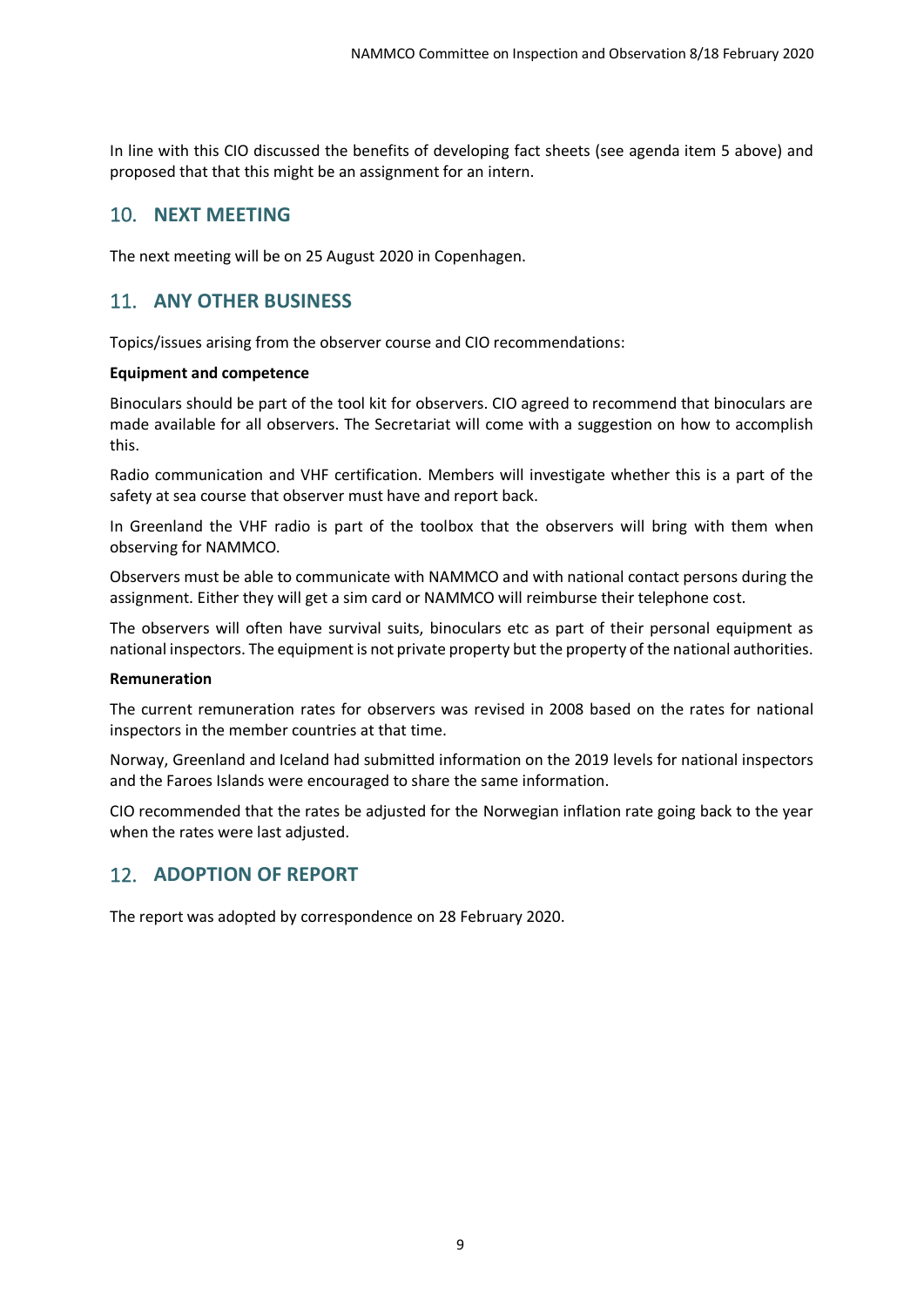## <span id="page-9-0"></span>**APPENDIX 1: AGENDA**

- 1. **ADOPTION OF AGENDA AND REVIEW OF DOCUMENTS**
- 2. **ANNUAL REPORTING FROM MEMBERS**
- 3. **OBSERVATION SCHEME**
- **3.1 OUTSTANDING ISSUES** 
	- **3.1.1 Safety and insurance issues**
	- **3.1.2 Health certificate**
- **3.2 PROVISION TEXT INCLUDING GUIDELINES TO OBSERVATION SCHEME**
- **3.3 REPORTING**
- 4. **EVALUATION OF THE SCHEME**
- **4.1 MEMBERS COMPLIANCE TO RECOMMENDATIONS**
- **4.2 COVERAGE RATES**
- 5. **TRAINING COURSE OBSERVERS**
- 6. **NOMINATION OF OBSERVER CANDIDATES**
- 7. **IDENTIFYING SCOPE OF OBSERVATION ACTIVITIES IN 2021**
- 8. **WORK PLAN**
- 9. **WEBSITE – QUALITY CHECK**
- 10. **NEXT MEETING**
- 11. **ANY OTHER BUSINESS**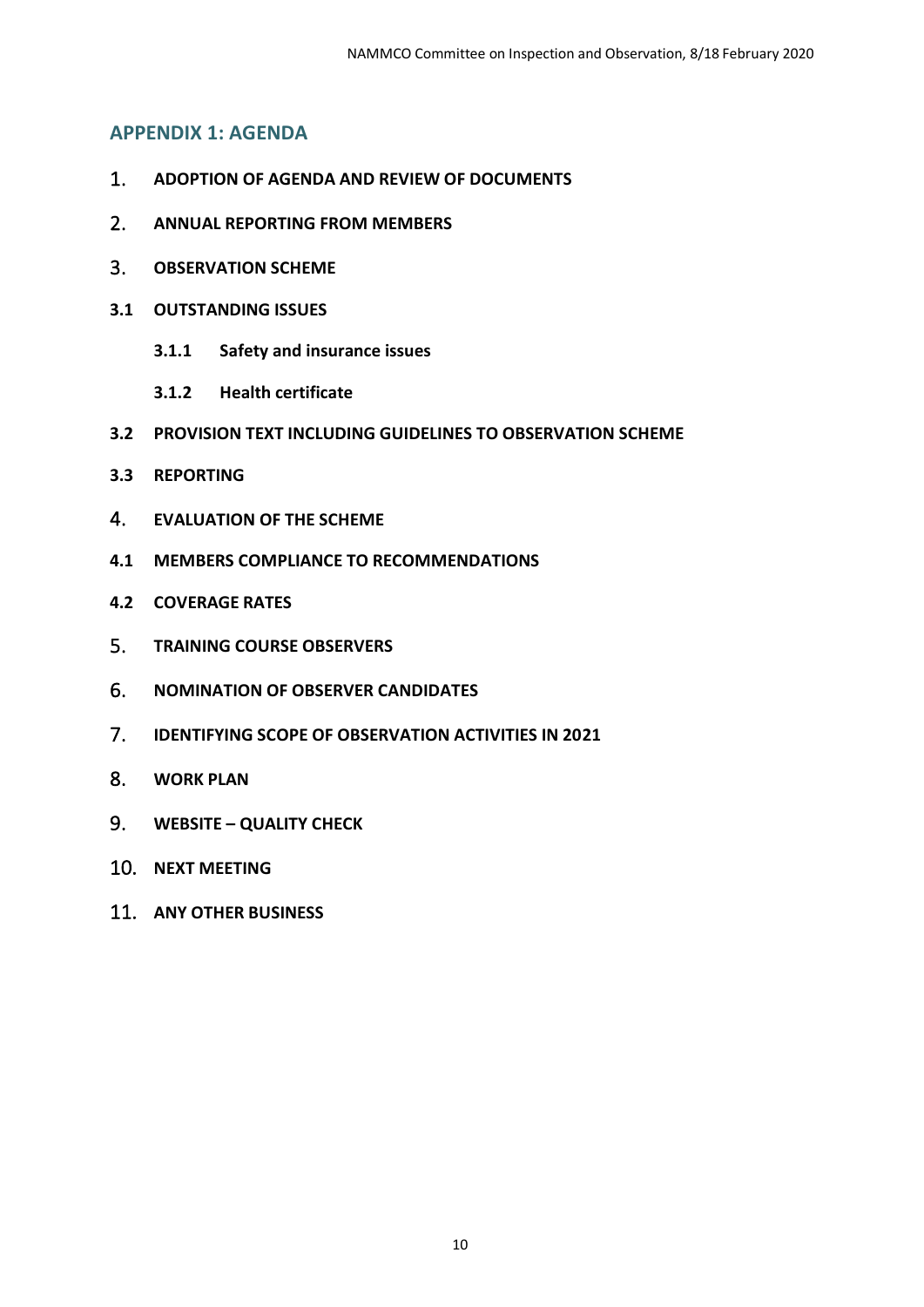## <span id="page-10-0"></span>**APPENDIX 2: LIST OF DOCUMENTS**

## **WORKING DOCUMENTS**

| Doc. No.       | Title                                                          | Agenda<br>item |  |  |  |
|----------------|----------------------------------------------------------------|----------------|--|--|--|
| CIO/2020-01/01 | Draft Annotated Agenda                                         |                |  |  |  |
| CIO/2020-01/02 | Draft List of Documents                                        |                |  |  |  |
| CIO/2020-01/03 | <b>Annual Data Reporting</b>                                   | $\overline{2}$ |  |  |  |
| CIO/2020-01/04 | Provisions Section B incl. guidelines                          | 3              |  |  |  |
| CIO/2020-01/05 | 4                                                              |                |  |  |  |
| CIO/2020-01/06 | Overview of hunts in NAMMCO and hunts observed<br>1998 - 2017  | 4,6            |  |  |  |
| $MC-05$        | Overview of recommendations for conservation and<br>management | 4              |  |  |  |
| CHM-03         | Overview of Recommendations from CHM Workshop<br>and Expert    | 4              |  |  |  |

## **FOR INFORMATION DOCUMENTS**

| Doc. No. | <b>Title</b>                                       | <b>Agenda</b><br>item |  |  |  |  |
|----------|----------------------------------------------------|-----------------------|--|--|--|--|
|          | Report of<br>https://nammco.no/topics/cio reports/ | all                   |  |  |  |  |
|          |                                                    |                       |  |  |  |  |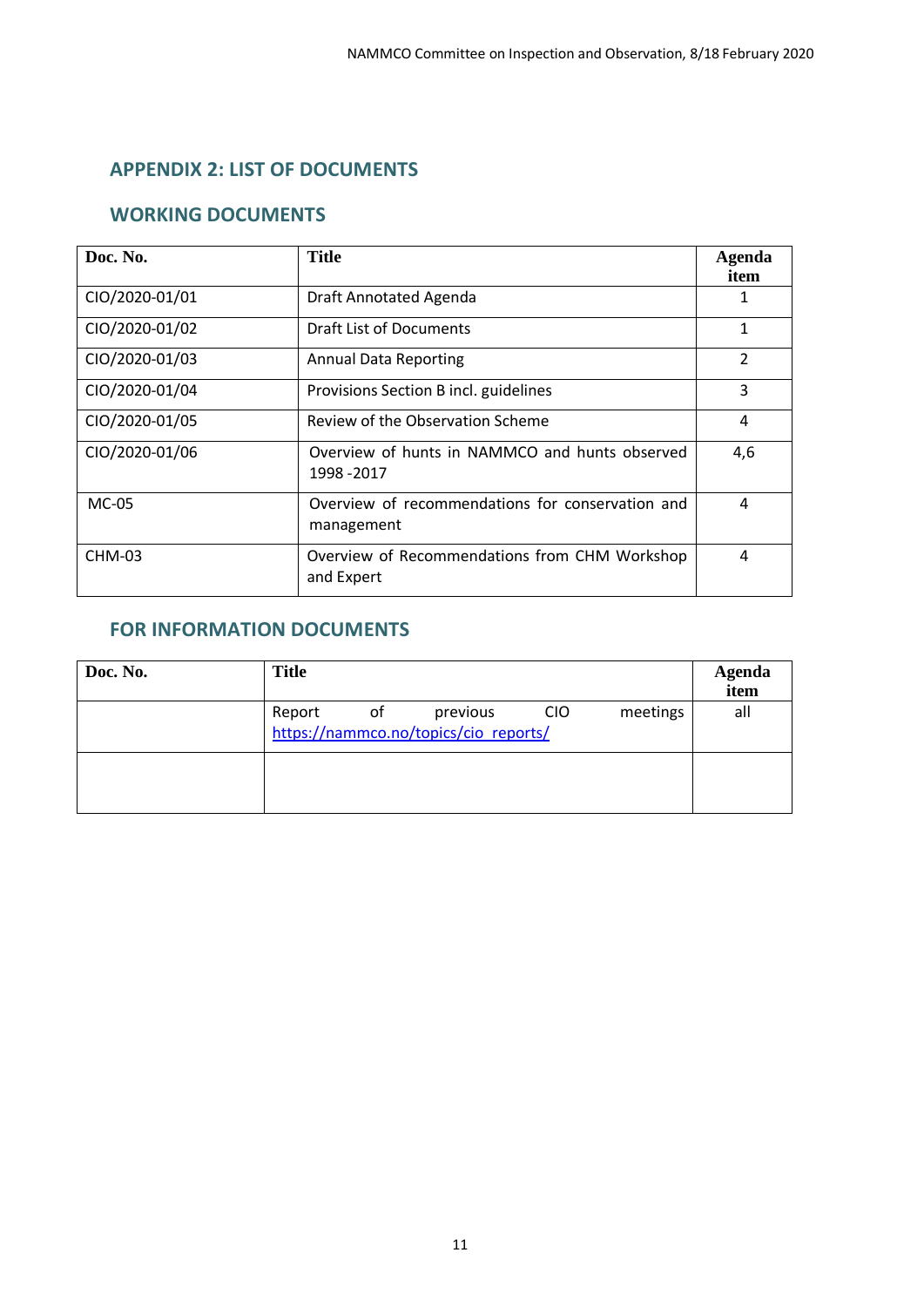## <span id="page-11-0"></span>**APPENDIX 3: GUIDELINES TO SECTION B**

Text presented to Council 27 in black (both deleted and not), new text in red, and the agreed proposal is the combined black and red text excluding the deleted black.

#### **OBSERVERS**

#### **Appointment of observer**

The Council appoints observers for one year at a time.

Member countries develop a list of candidates for the following year and send it to the Secretariat by 1 June. Member countries may nominate non-nationals as observers.

The list shall include information on the qualifications of the candidates. The Secretariat circulates by 15 June a combined list of suggested candidates to member countries for approval. In the event that a member country wishes to make a reservation to any candidate, this must be done before 15 August. It is understood that a reservation to the appointment of a particular candidate is a reservation to his/her appointment as a NAMMCO observer in any area of activity. The Secretariat then circulates the list of candidates approved by all member countries to the Council for appointment by 1 September.

The NAMMCO Council approves and appoints observers. An approved observer will continue to function in the role until his/her services are withdrawn/cancelled by either personal notification or notification by the (nominating) member country.

Member countries are required to contribute a minimum of two candidates to the corps of observers.

#### **Nomination and approval process for observers**

Member countries nominate observer candidates by notifying the Secretariat and sending their names and qualifications. The Secretariat subsequently forwards the list of nominees together with information on the qualifications of the candidates to all member countries for their approval.

The member countries have one month to consider the nominations, after which the candidates are deemed approved unless direct objections or reservations are raised.

A reservation regarding a candidate must be communicated to the Secretariat and all member countries within the month following notification of the nomination. It is understood that a reservation to the appointment of a candidate is a reservation to his/her appointment as a NAMMCO observer in any area of activity.

Candidates for whom a reservation has been expressed will not be included in the observer corps.

#### **Competence and training of observers**

The requirements for the professional, linguistic and safety at sea qualifications of the observers (professional, linguistic and safety at sea) are defined in the attached standardised CV-form for observers. the following: Observers must have at least the same level of professional competence as that required of inspectors in the country where the observations are to take place. Exemption from this requirement can be given by the country where the observations are to take place.

For safety reasons, the language competency of observers must be taken into consideration. An observer on board a hunting vessel must be able to communicate spontaneously with the crew. For communication on land, a translator may be used.

In order to ensure that the persons appointed as observers are sufficiently informed about the relevant hunting regulations and the duties of national control personnel, observers shall participate in whatever training courses are compulsory for control personnel in the member countries where the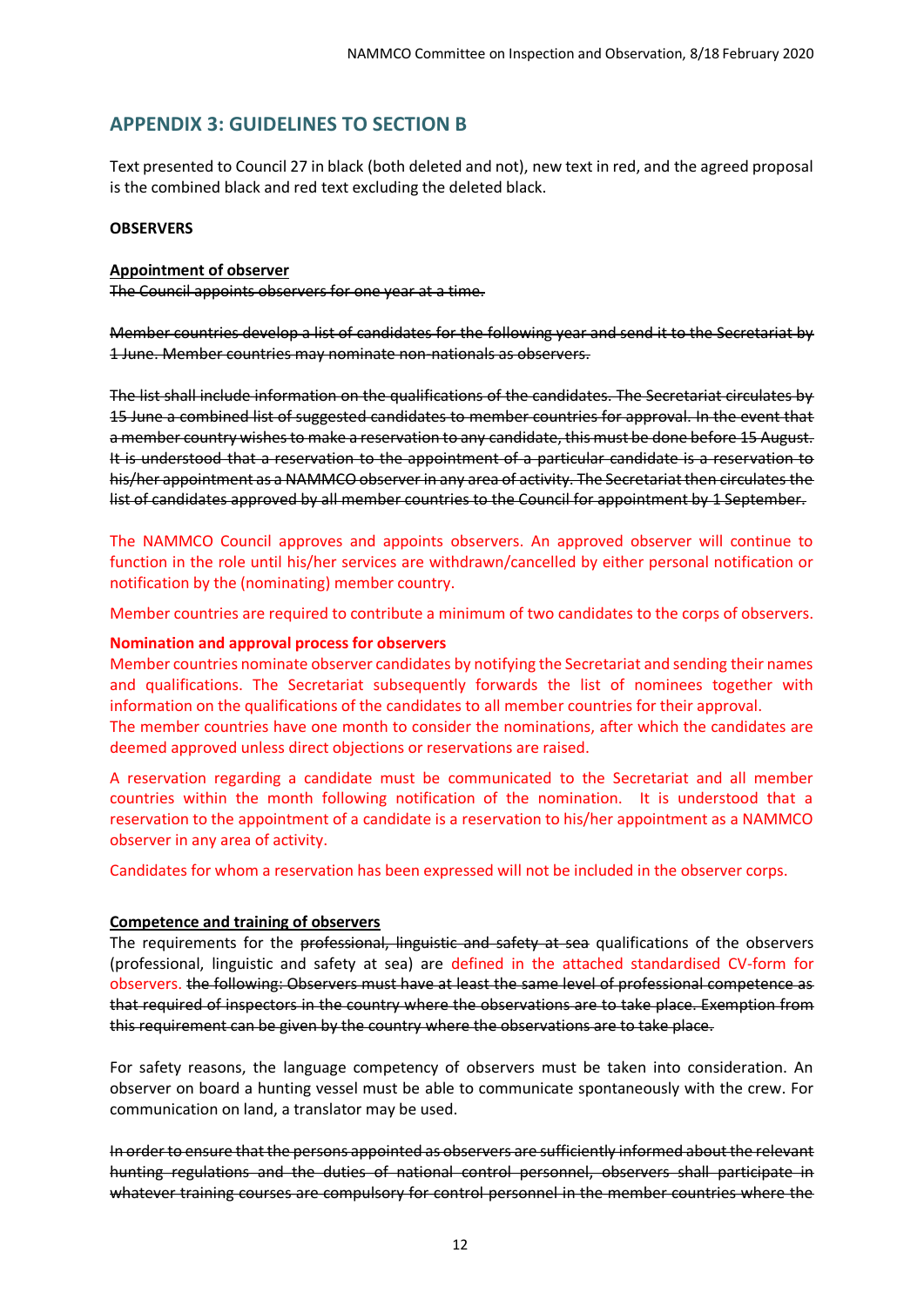observations are due to occur. If such courses are not held, or if the observer is unable for other reasons to participate in such courses, the observer must receive other relevant training, developed in co-operation between the national authorities and NAMMCO.

To ensure that observers are sufficiently informed about the relevant hunting regulations and the duties of national control personnel, observers shall receive all necessary documentation and relevant training before going into the field. Before being deployed in the field, a meeting will be held between the observer and the national authorities in question or NAMMCO to review legislation and information on how the hunt is carried out.

#### **Duties of the observer**

Observation activities can be carried out in four-five areas:

- observation of whaling carried out with the use of a harpoon gun or of flensing of whales taken with a harpoon gun:
- observation of sealing or forms of whaling other than with harpoon guns, or the flensing of animals from such hunting;
- observation of hunting and/or flensing of whales
- observation of hunting and/or flensing of seals
- observation of hunting and/or flensing of walrus
- observation of the landing/delivery of marine mammal catches
- observations of national marine mammal inspection activities

Hunt specific check lists are available for all the hunts to be observed and the observer is required to report on all the items listed.

#### **Reports**

No later than eight days after the end of the deployment period, the observer must submit a written report to the NAMMCO Secretariat. The report shall consist of the individual hunt event check list, NAMMCO hunting form (active hunting days etc, statistics) The report shall consist of the hunt specific check lists completed during the observation period and a completed standardised report form. The language of the report shall be either English or a Scandinavian language.

The Secretariat will compile an annual report for the consideration of the Council based on the check lists and the standardised report from the observers.

#### **General conduct of observers**

During the exercise of their duties, observers shall conduct themselves with appropriate tact and respect. Upon arrival at a vessel, a landing/receiving station or other place where observation duties are carried out, the observer shall always display their authorisation and identification card to the person in charge.

#### **Confidentiality**

Observers shall ensure the confidentiality of their duties and shall not report on observations carried out under the NAMMCO Inspection and Observation Scheme to any other parties than the Secretariat.

#### **ADMINISTRATION OF THE SCHEME**

#### **Plans for observation and activities**

By 1 October each year The Secretariat, in cooperation with the Committee on Inspection and Observation (CIO) develops a proposal for the Council for the scope and range of observation activities priorities (including budget) by 1 May for the following year during the following year in accordance with budgeted funds for these activities. The Council shall approve this proposal by 1 June. and appoint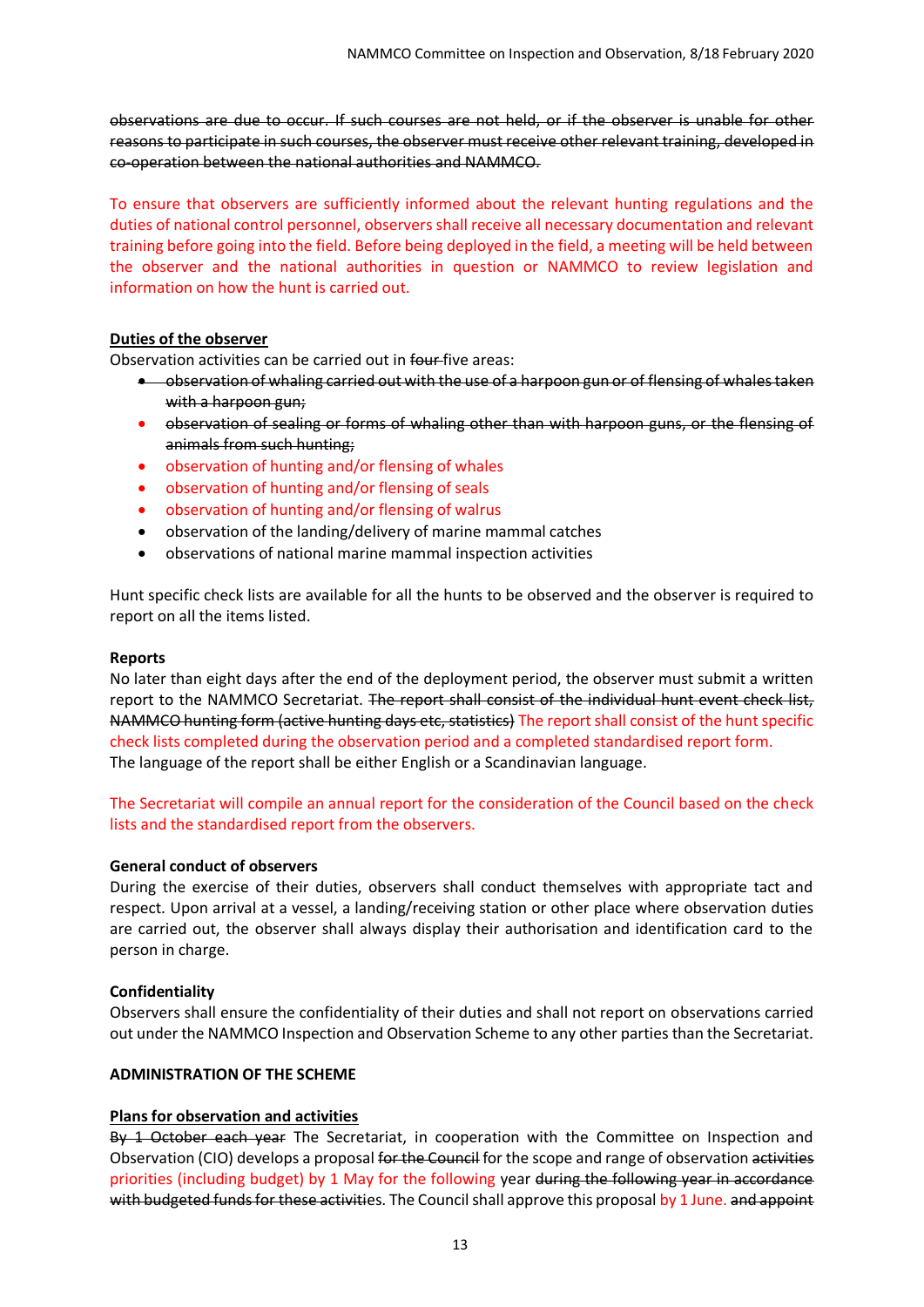the observers by 1 November. This is to facilitate the possibility of observing hunts at the start of the year. The Secretariat, in co-operation with control authorities in respective member countries, then develops a specific plan for observation activities. The plan shall, among other things, define the time frame for observation activities and shall specify the observation areas for each observer.

The Secretariat may for practical reasons, and in co-operation with the authorities of the relevant member countries, make changes in the plan if necessary. The detailed plan of observation activities shallwill only be known to the control authorities in the relevant member countries and the Secretariat.

#### **Employment of observers**

When a detailed plan for the of observation activities for the year is finalized, those observers from the corps who are will be called upon for active observation duties that year will receive an employment contract from the Secretariat. When both parties sign this contract, the observer will receive an identification card, as well as other relevant documentation necessary for his/her duties. The observer shall return his/her identification card to the Secretariat together with the final report of activities. He/she shall then receive a letter from the Secretariat confirming his/her completion of duties according to the Scheme.